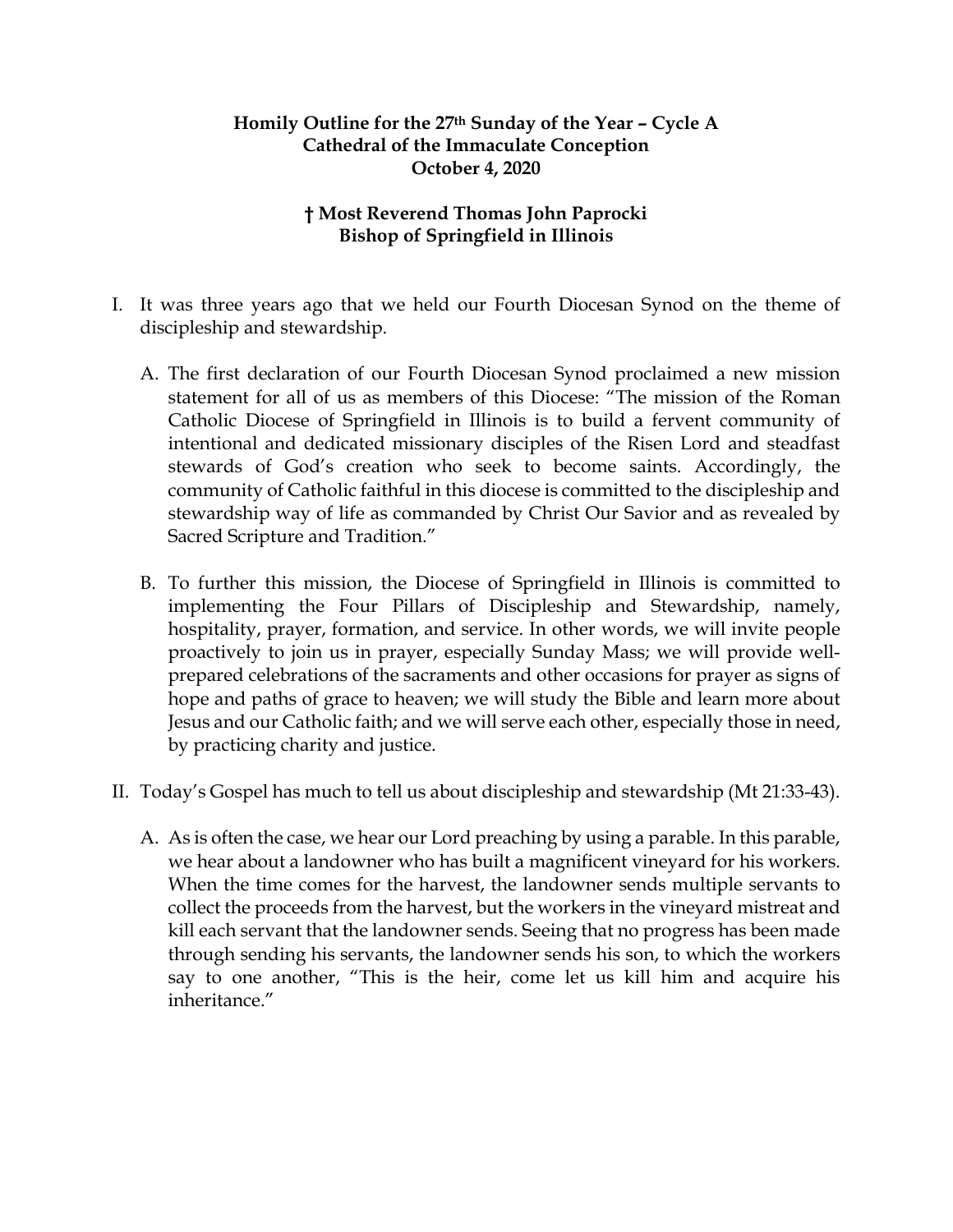- B. At first glance, the parable contains so many elements that we might miss a substantial number of them. So, it is best to break it down into themes or topics. In staying with the order of the parable, let's first look at the three primary things that the parable is telling us about God.
	- 1. First, the parable tells us about God's trust in us. We hear that the landowner entrusted the vineyard to the workers. He did not stand over them to exercise a parental sort of supervision; rather he went away and left them to their task of producing wine. In the very same way, God entrusts us with His work here on earth. As a matter of fact, every task we receive is a task given to us by God to lead us and those around us closer to Him.
	- 2. Secondly, it tells of God's patience. The master sent servant after servant to deliver his message to the tenants. He did not come with anger and seek revenge against the tenants when one messenger had been abused and mistreated. Quite the contrary, he gave the workers chance after chance to respond to his request. So, too, does our Lord bear with us patiently despite all of our sinfulness. As stewards of our Lord's vineyard, we are called to see that bearing fruit means repentance, true conversion, and, most importantly, actions that manifest that conversion.
	- 3. Finally, it tells us about God's judgment. We see that at the end of the parable, the landowner took the vineyard from the workers and gave it to other people. In this we must recognize that God's harshest judgment is when He takes out of our hands the task which He has given us to do when we fail to live as His disciples and stewards of the many gifts that He has given to each of us.
- C. With regard to what Jesus is telling us about ourselves in the parable, first and foremost, we hear our Lord explain to us the very nature of the privilege that we are given as sons and daughters of God.
	- 1. The vineyard was equipped with everything that the workers could have needed. The hedge, the wine press, the tower: all of these were given to the workers in order to make their task easy and enable them to discharge it well.
	- 2. Through this, we must recognize that when our Lord gives us a mission or a task to do, He does not just simply ask us to carry it out without giving us the skills or tools with which to do it; rather, He also gives us everything we need to fulfill His will for our lives, that is, to live first and foremost as true disciples of Jesus.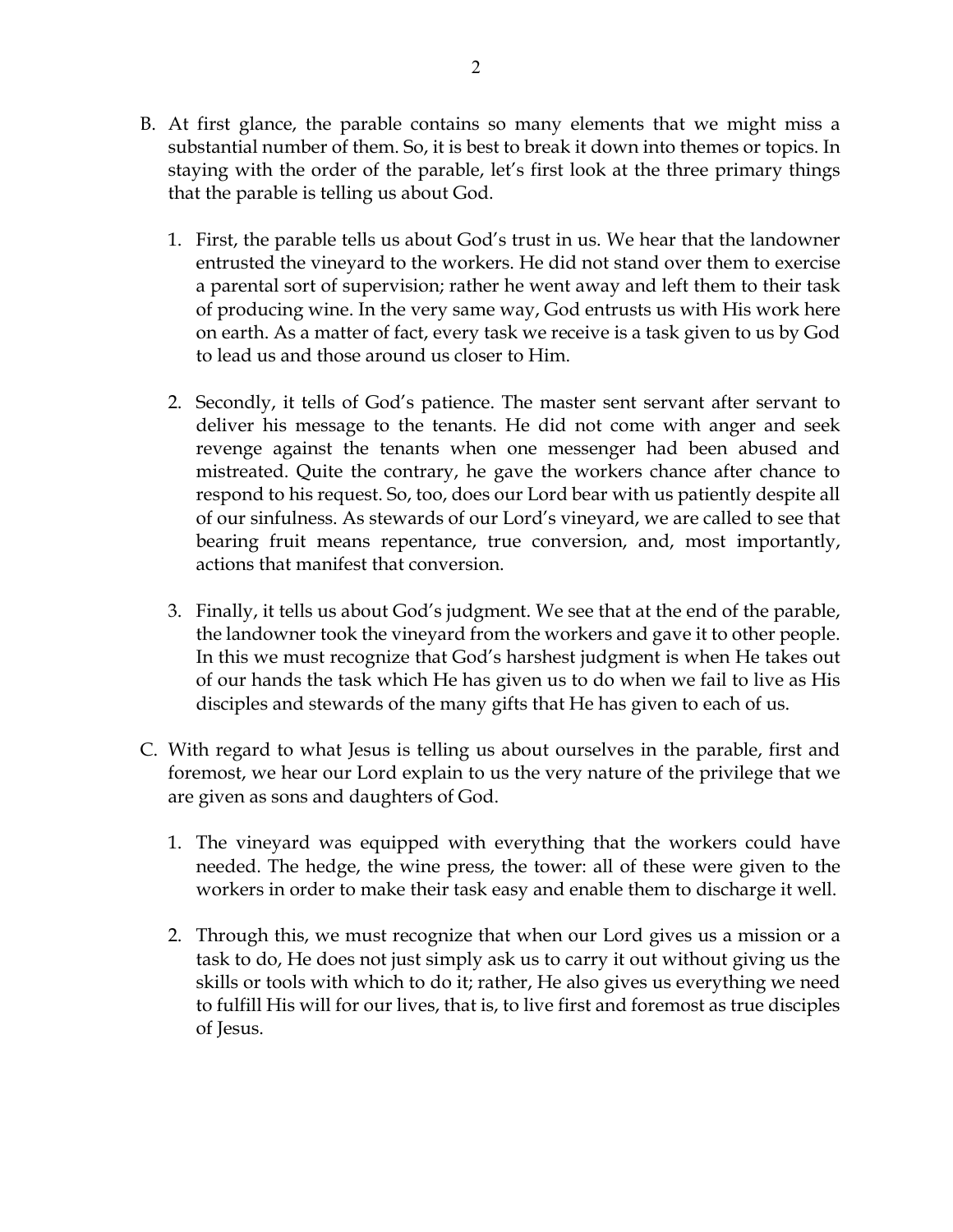- D. The final piece of the parable that we should examine is what Jesus is telling His listeners about Himself. It is clear from the portion of the parable in which the workers beat and kill the son of the landowner who was sent to carry his father's message, that Jesus was keenly aware of what fate He would experience at the hands of those to whom He was sent. Moreover, our Lord is telling us that he would not simply die because He was compelled to die; rather, He willingly embraced His suffering and death on the cross out of love for each and every one of us.
- III. My dear brothers and sisters in Christ, it is only fitting that after reflecting on each of these aspects of our Gospel today, we must ask ourselves what we should do better each day in response to our Lord's love and care for us so that we might not be like the workers in the parable today who squander the gifts that the Lord gave to them. Instead, let us strive to unite ourselves more perfectly to Him through living the stewardship and discipleship way of life in the midst of the world and so contribute to the building up the kingdom of God on earth so that one day we might be worthy of receiving our inheritance of eternal life in Heaven.
	- A. In this regard, I would like to let you know that we are taking a new model this year for the RCIA, the Rite of Christian Initiation for Adults, whereby people prepare to be received into the Catholic Church.
	- B. We are taking an approach informed by the book, *The Parish is the Curriculum*.
		- 1. The basic idea is that along with regular catechetical meetings, our Catechumens and Candidates will be asked to partake in one parish activity per week in addition to Sunday Mass, such as a prayer group, service opportunity, or really anything advertised in the Weekly Bulletin.
		- 2. We hope that this will integrate our Seekers into the parish community over the whole year.
		- 3. I am telling you about this because all of our parishioners will have a role in the RCIA.
		- 4. In effect, we see the entire parish as part of the "RCIA team." As baptized Christians, we are all called to welcome others into our parish family.
		- 5. While not everybody is a formal catechist, we are all called to bear fruit by actively welcoming and teaching through example those who are interested in the Church.